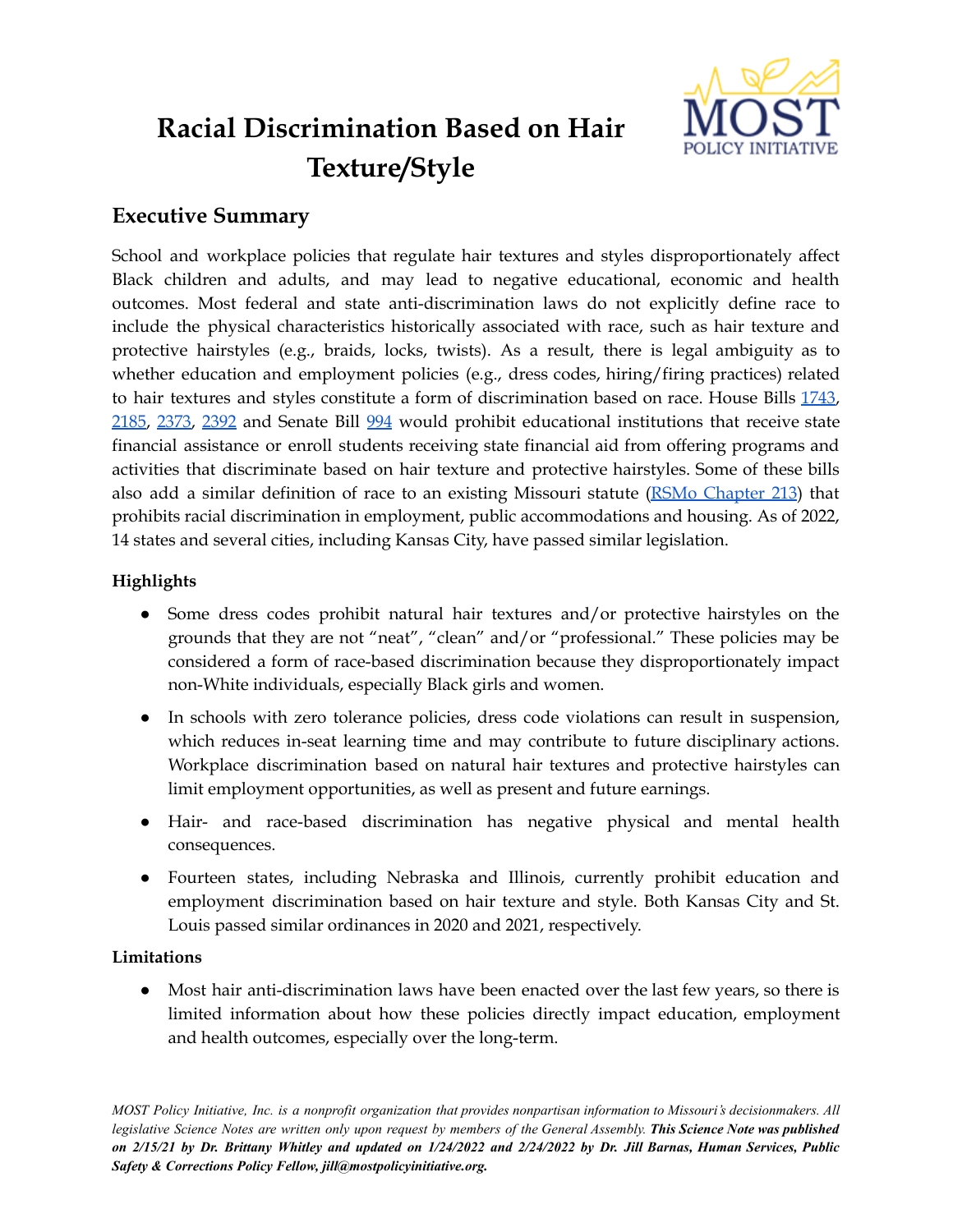# **Research Background**

### **Discrimination Based on Race, Color or National Origin**

The Civil Rights Act of 1964 prohibits any federally assisted program (including schools) from discriminating based on race, color or national origin. Additionally, employers and labor unions are prohibited from discriminating based on race, color, religion, sex, sexual orientation, gender identity and national origin. Missouri law (RSMo [213.055\)](https://revisor.mo.gov/main/OneSection.aspx?section=213.055&bid=34594&hl=) also specifies that it is illegal to discriminate in any aspect of employment because of an individual's race, color, religion, national origin, ancestry, sex, disability or age.

Race & hair texture/style: Natural hair texture is influenced by the shape of the tube (follicle) the hair grows from, which varies between individuals and can change with age.<sup>1,2</sup> Straight hair textures are more common in European and Asian Americans, while highly textured hair (tight curls/coils) is more common among African Americans. Hairstyles such as braids, locks, twists and Bantu knots are considered "protective" because they limit the manipulation of highly textured hair and therefore minimize hair damage/breakage. Highly textured hair and protective hairstyles are less likely to be associated with beauty and professionalism compared to straight hair.<sup>3-5</sup> Policies that prohibit certain hair textures and/or styles may be considered a form of racebased discrimination on the grounds that some hair textures and protective hairstyles have been historically associated with race. 6

Dress codes & employer practices: Dress codes sometimes include restrictions about how students and employees can wear their hair; some prohibit certain hairstyles (e.g., braids, locks, Afros) or colors, while others require hair to be "neat," "clean," and/or "professional." These policies disproportionately impact individuals whose natural hair is not straight, particularly Black girls & women.<sup>5-7</sup> While some policies have been reversed after discrimination concerns have been voiced, previous court decisions have established precedent for upholding dress code/grooming policies (*EEOC v. Catastrophe Management Solutions, 2017*). <sup>8</sup> Legal action beyond formal complaints is relatively rare and not usually advised by legal experts due to the ambiguity in existing statutory language regarding hair and/or appearance-based discrimination.

#### **Education & Employment Consequences Associated with Hair-Based Discrimination**

In addition to students being barred from school events and activities (e.g., prom, athletics), schools with zero-tolerance policies for dress code violations can mandate out-of-school suspensions. The relationship between dress code violations and suspensions has raised concerns about educational losses from out-of-class time and later-in-life consequences of school disciplinary actions, including behavioral issues, increased school dropout rates and an increased risk of incarceration.<sup>7,9,10</sup> Hair-related discrimination can also influence employer decisions about hiring, firing and promotions. For example, a recent study found that Black women with natural hairstyles were considered less competent and professional than Black women with straightened hairstyles and White women with straight or curly hair, received less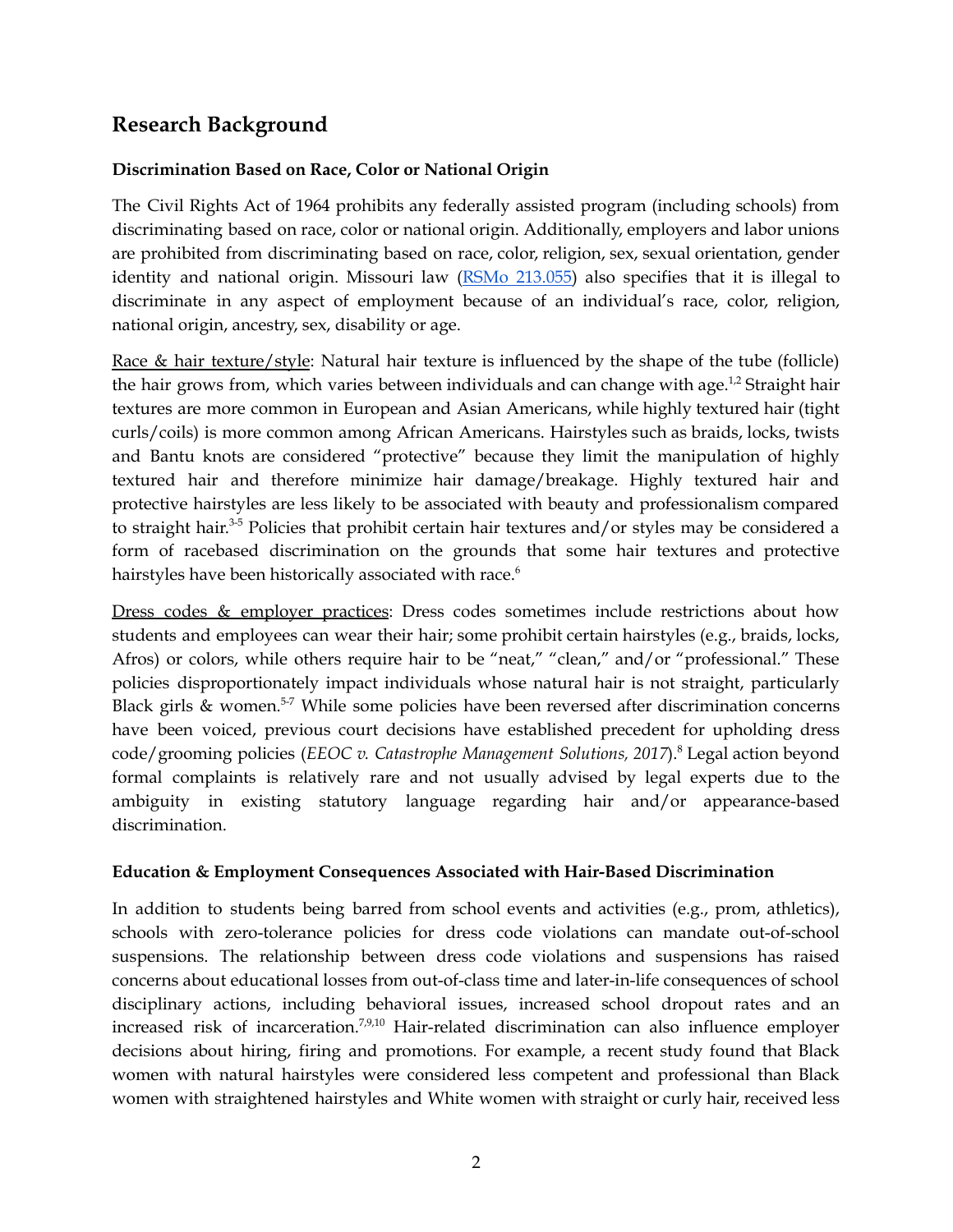favorable evaluations of job applications and were less likely to be offered an interview.<sup>11</sup> This has raised concerns that individuals with natural hair and protective hairstyles have limited opportunities for economic advancement, independent of their qualifications for the job.

#### **Health Consequences Associated with Hair-Based Discrimination**

School and workplace policies that discourage natural hair and protective hairstyles can negatively impact physical and mental health. Some components of chemical straightening/relaxing treatments have been associated with hormone disruption, fibroids and some cancers, although additional research is necessary to support a causal relationship.<sup>12,13</sup> Because Black individuals, especially Black women, are significantly more likely than their White counterparts to use these hair products, there is a risk that restrictive hair policies can perpetuate racial health inequities.<sup>14</sup> There is also evidence that individuals with chemically straightened hair are more reluctant to get their hair wet during exercise (e.g., sweating, swimming), which can reduce participation in physical activity and sporting events.<sup>15,16</sup> Lack of exercise is a risk factor for several negative health outcomes that disproportionately affect minoritized individuals, including diabetes, obesity and heart disease.<sup>17</sup> Significant mental health impacts have also been reported by individuals whose natural hair or protective hairstyle is deemed disruptive or unprofessional. Discrimination has been associated with increased anxiety and depression and reduced confidence, which mediate larger overall negative impacts on general health. 18,19

#### **State-Level Policy**

The American Bar Association, along with several medical professional associations and the private and nonprofit organizations that make up the Creating a [Respectful](https://www.thecrownact.com/about) and Open World for Natural Hair [\(CROWN\)](https://www.thecrownact.com/about) Coalition have voiced support for federal, state and local policies, like the CROWN Act, that explicitly ban school and workplace discrimination based on physical characteristics associated with race and cultural identity. <sup>20</sup> Fourteen states (CA, CO, CT, DE, IL, MD, NE, NJ, NM, NY, NV, OR, VA, WA) currently have text related to the CROWN Act in statute, and similar legislation has been filed in twenty states, including Kansas, Oklahoma, Tennessee, Indiana and Kentucky. In the absence of statewide policies, some cities have approved their own policies consistent with the CROWN Act. Similar ordinances were passed in both Kansas City ([Ordinance](https://library.municode.com/mo/kansas_city/ordinances/code_of_ordinances?nodeId=1042836) #200837) and St. Louis ([Ordinance](https://www.stlouis-mo.gov/government/city-laws/ordinances/ordinance.cfm?ord=71343) #71343) in 2020 and 2021, respectively. Over the last five years, the Army, Navy and Marines have also added some protective hairstyles (braids, locks, twists) to their permitted grooming standards.

#### Missouri Legislation

Missouri House Bills [1743](https://house.mo.gov/Bill.aspx?bill=HB1743&year=2022&code=R), [2185](https://house.mo.gov/Bill.aspx?bill=HB2185&year=2022&code=R), [2373](https://house.mo.gov/Bill.aspx?bill=HB2373&year=2022&code=R), [2392](https://house.mo.gov/Bill.aspx?bill=HB2392&year=2022&code=R) and Senate Bill [994,](https://www.senate.mo.gov/22info/BTS_Web/Bill.aspx?SessionType=R&BillID=72060704) filed during the 2022 regular legislative session, would prohibit educational institutions that receive state financial assistance or enroll students receiving state financial aid from offering programs and activities that discriminate based on race, including physical characteristics like hair texture and style. Some of these bills also add a similar definition of race to an existing Missouri statute [\(RSMo](https://revisor.mo.gov/main/OneChapter.aspx?chapter=213) 213) that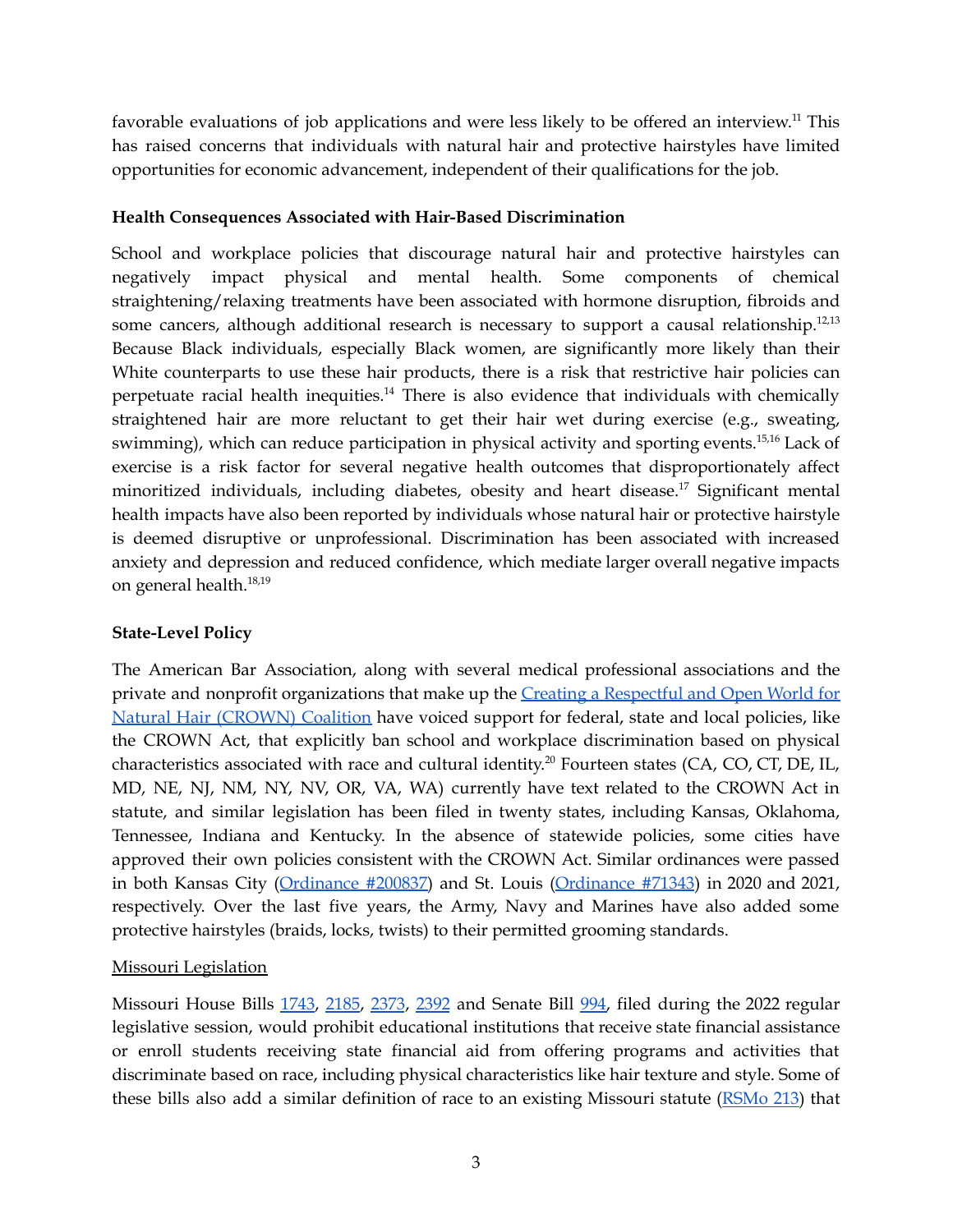prohibits racial discrimination in employment, public accommodations and housing. For more information about definitions of race and ethnicity in the U.S., read our [Science](https://mostpolicyinitiative.org/science-note/definitions-of-race-and-ethnicity-in-the-united-states/) Note on the topic and see our [Supplemental](https://mostpolicyinitiative.org/wp-content/uploads/2022/02/MOST-Table-Definitions-of-Race.pdf) Table.

## **References**

- 1. Koch, S.L., Tridico, S.R., Bernard, B.A., Shriver, M.D., & Jablonski, N.G. (2020) The biology of human hair: A multidisciplinary review. American Journal of Human Biology. <https://doi.org/10.1002/ajhb.23316>
- 2. Cloete, E., Khumalo, N. P., & Ngoepe, M. N. (2019). The what, why and how of curly hair: A review. Proceedings of the Royal Society A: Mathematical, Physical and Engineering Sciences, 475(2231). <https://doi.org/10.1098/rspa.2019.0516>
- 3. Johnson, A.M., Godsil, R.D., MacFarlane, J., Tropp, L.R., & Goff, P.A. (2017). The "Good Hair" Study: Explicit and Implicit Attitudes Toward Black Women's Hair. Perception Institute. Retrieved from <https://perception.org/goodhair/results/>
- 4. Opie, T. R., & Phillips, K. W. (2015). Hair penalties: The negative influence of Afrocentric hair on ratings of Black women's dominance and professionalism. Frontiers in Psychology, 6. <https://doi.org/10.3389/fpsyg.2015.01311>
- 5. Dove. (2019). The CROWN Research Study. Unilever. Retrieved from <https://www.thecrownact.com/resources>
- 6. Sims, J.P., Pirtle, W.L. & Johnson-Arnold, I. (2020) Doing hair, doing race: the influence of hairstyle on racial perception across the US. Ethnic and Racial Studies, 43:12, 2099-2119. <https://doi.org/10.1080/01419870.2019.1700296>
- 7. Morris, E. W., & Perry, B. L. (2017). Girls Behaving Badly? Race, Gender, and Subjective Evaluation in the Discipline of African American Girls. Sociology of Education, 90(2), 127–148. <https://doi.org/10.1177/0038040717694876>
- 8. *EEOC v. Catastrophe Mgmt. Solutions*, No. 14-13482 (11th Cir. 2016)
- 9. Cohen, D.R., Lewis, C., Eddy, C.L, Henry, L., Hodgson, C., Huang, F.L., Reinke, W.M. & Herman, K.C. (2021). In-School and Out-of-School Suspension: Behavioral and Psychological Outcomes in a Predominately Black Sample of Middle School Students. School Psychology Review. <https://doi.org/10.1080/2372966X.2020.1856628>
- 10. Chu, E. M., & Ready, D. D. (2018). Exclusion and Urban Public High Schools: Short- and Long-Term Consequences of School Suspensions. American Journal of Education, 124(4), 479–509. <https://doi.org/10.1086/698454>
- 11. Koval, C. Z., & Rosette, A. S. (2020). The Natural Hair Bias in Job Recruitment. Social Psychological and Personality Science. <https://doi.org/10.1177/1948550620937937>
- 12. Donovan, M., Tiwary, C. M., Axelrod, D., Sasco, A. J., Jones, L., Hajek, R., Sauber, E., Kuo, J., & Davis, D. L. (2007). Personal care products that contain estrogens or xenoestrogens may increase breast cancer risk. Medical hypotheses, 68(4), 756–766. <https://doi.org/10.1016/j.mehy.2006.09.039>
- 13. Wise, L. A., Palmer, J. R., Reich, D., Cozier, Y. C., & Rosenberg, L. (2012). Hair relaxer use and risk of uterine leiomyomata in African-American women. American journal of epidemiology, 175(5), 432–440. <https://doi.org/10.1093/aje/kwr351>
- 14. Zota, A.R. & Shamasunder, B. (2017). The environmental injustice of beauty: framing chemical exposures from beauty products as a health disparities concern. American Journal of Obstetrics and Gynecology, 217(4). <https://doi.org/10.1016/j.ajog.2017.07.020>